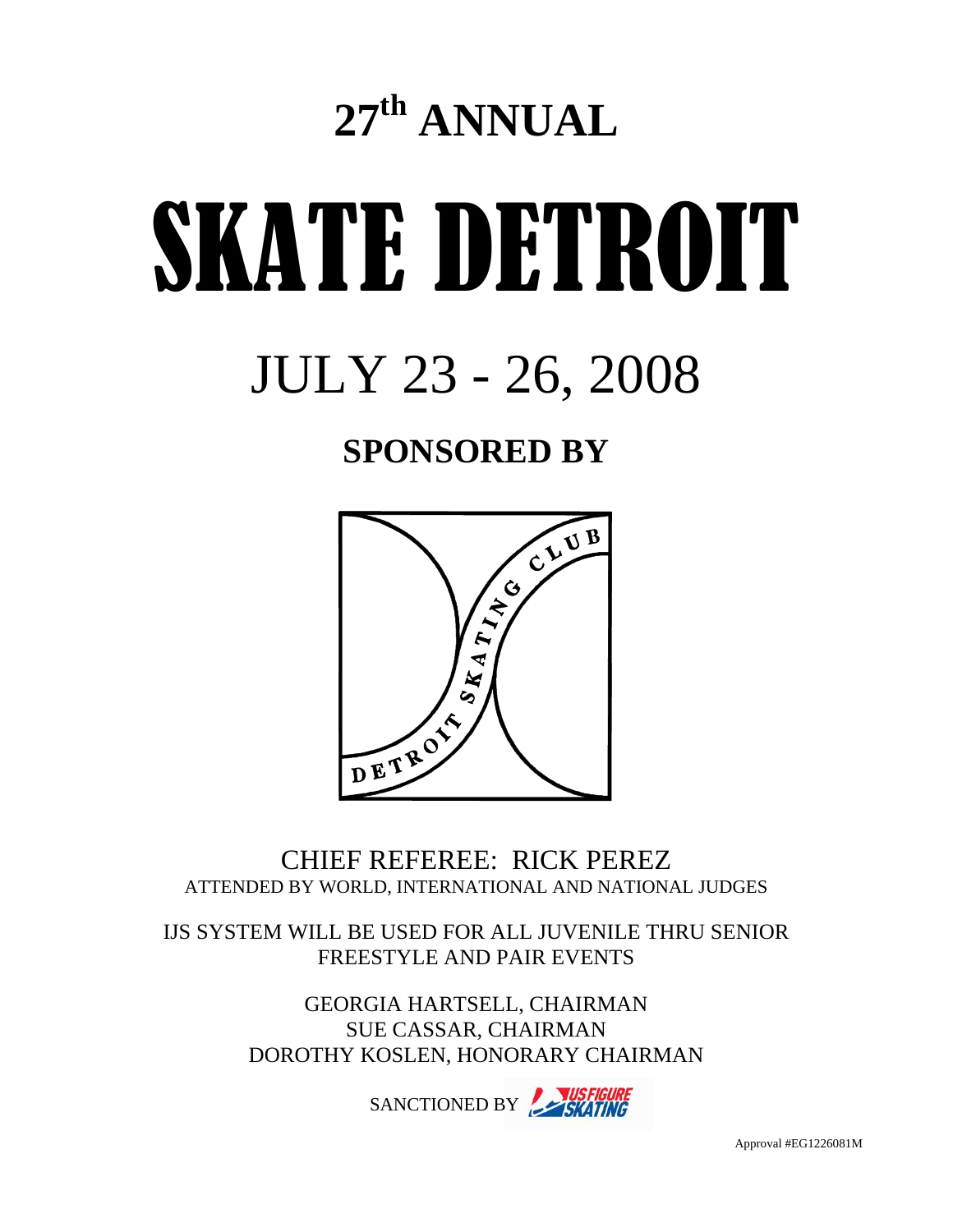#### OFFICIAL ANNOUNCEMENT **SKATE DETROIT 2008** JULY 23-26, 2008

The twenty-seventh annual SKATE DETROIT competition will be held at the Detroit Skating Club, 888 Denison Court, Bloomfield Hills, Michigan, beginning Wednesday, July 23 and ending Saturday, July 26, 2008. Practice ice will start on Tuesday afternoon, July 22. Skate Detroit is sanctioned by U.S. Figure Skating.

**RULES** - Skate Detroit - 2008 will be conducted in accordance with the rules set forth in the 2008-2009 edition of the U.S. Figure Skating rulebook. Intermediate, Novice, Junior and Senior Short Programs will be those announced by U.S. Figure Skating for 2008-2009. At the referee's discretion, group sizes may exceed the current maximums in rule 3276.

**ELIGIBILITY** - The competition is open to all eligible and re-instated persons who are U.S. Figure Skating or Skate Canada members for the 2008-2009 season and shall be eligible to enter events based on U.S. Figure Skating and/or Skate Canada test status as of May 23, 2008. Pre-Preliminary, Preliminary, Pre-Juvenile, and Juvenile skaters will be grouped by birth date. Skaters representing a foreign association, except Canada, must include official permission from their association or federation. The competition committee reserves the right to place such skaters in the class it deems appropriate.

**EVENTS AND AWARDS** – Pre-Preliminary, Preliminary, Pre-Juvenile and Open Juvenile Free Skating and Compulsory Moves, and all Pair and Dance events are final rounds. Juvenile Free Skate will have an initial round and final round. The Intermediate, Novice, Junior and Senior combined events will consist of both short and long programs. If numbers warrant, long program will be skated for final rounds. Medals will be awarded for first, second and third places in initial and final rounds.

**ENTRIES AND FEES** - Due to overwhelming response the last few years we must limit the competition to the first 600 entries postmarked by May 23, 2008. Please mail early due to limitation of skaters. All entries will be stamped with date received at our office. Any entries received after we have reached our quota will be returned. Postal machines are not valid proof of postmark. (Late entries will be accepted at the discretion of the competition chairman and referee only and must be accompanied by a \$30 late fee.). All entry fees are payable in U.S. DOLLARS ONLY. MAKE CHECKS PAYABLE TO: DETROIT SKATING CLUB. THERE WILL BE A \$30 SERVICE FEE ASSESSED FOR RETURNED CHECKS. No refunds after closing date unless event is canceled for lack of participation. There must be two competitors to hold an event. **No refunds will be given for any other reason, including medical.** Fees are as follows:

**INTERMEDIATE; NOVICE; JUNIOR; and SENIOR COMBINED \$135.00 PER PERSON<br>FREE SKATING EVENTS:** (includes short and long

**ALL SOLO DANCE EVENTS AND**  PRE-PRELIMINARY, PRELIMINARY, **PRE-JUVENILE and JUVENILE F/S EVENTS: \$35.00 PER PERSON (Each additional event)**

(includes short and long combined program) **\$95.00 PER PERSON (1<sup>st</sup> Event)** 

**PAIR/DANCE TEAM EVENTS:** \$65.00 PER PERSON (1<sup>st</sup> Event)

 **\$35.00 PER PERSON (Each additional event)** 

*Please note if skater is skating both Single and Team events, the Single event will be considered their first event.* 

ENTRY FORMS MUST BE FILLED OUT CLEARLY AND COMPLETELY. Any incomplete entries will be returned, Make entry fees payable to DETROIT SKATING CLUB. Mail entries to:

> Mrs. Georgia Hartsell, Skate Detroit 2008 C/O Detroit Skating Club 888 Denison Court Bloomfield Hills, MI 48302

For information call Detroit Skating Club at (248) 332-3000, ext 100; visit our web site at www.dscclub.com or e-mail ghartsell@dscclub.com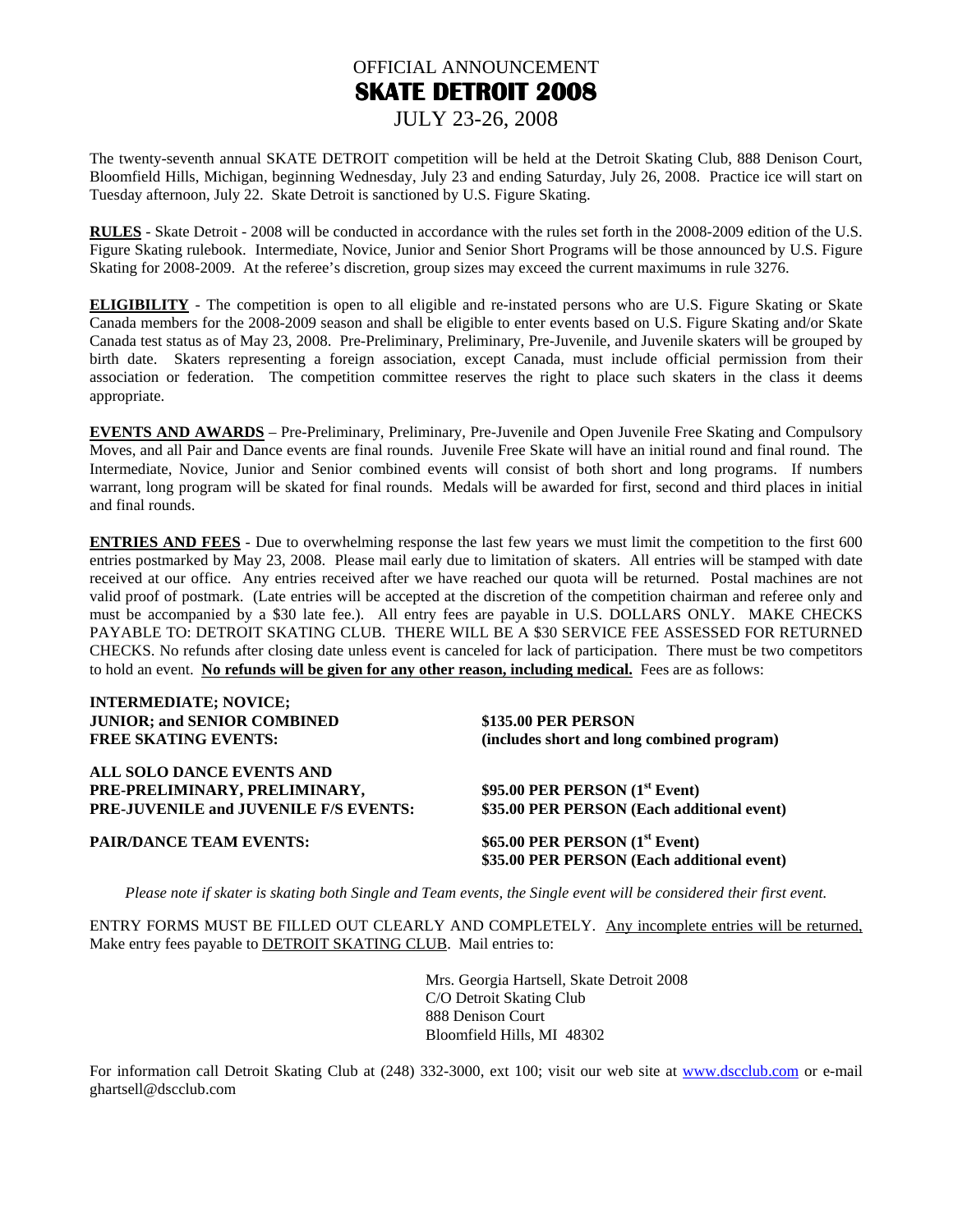**PRACTICE ICE** - Practice ice will be available beginning Tuesday, July 22, 2008. A practice ice form is enclosed. Please submit with your application and the appropriate fees in a separate check. Practice ice will be 30-minute sessions at a fee of \$12.00 per session. **PRACTICE ICE WILL NOT BE SOLD OVER THE PHONE OR BY FAX. THERE**  WILL BE NO SWITCHING OR REFUNDS OF PRACTICE ICE SESSIONS. No music will be played on practice sessions. Practice ice times could be delayed because of competition; however, same schedule would then be followed. **Final round practice ice will be sold after the results from the initial rounds are posted.**

**REGISTRATION** - The official registration desk will be open 1 hour before practice ice on Tuesday and 1 hour prior to the first event until the close of competition each day. COMPETITORS MUST CHECK IN AT THE REGISTRATION DESK AT LEAST ONE HOUR BEFORE THEIR EVENT OR SKATER WILL NOT BE ALLOWED ON THE COMPETITION ICE.

**OFFICIAL NOTICES** - An official bulletin board will be maintained in the Detroit Skating Club lobby. Posting of schedules and announcements thereon shall constitute sufficient notice to competitors, coaches, chaperons and officials.

**SCHEDULE OF EVENTS** - A competition schedule and practice times will be mailed to each competitor as soon as possible after entry closing. Competition and practice ice schedule will also be posted on our web site at www.dscclub.com when it becomes available. Check official bulletin board immediately upon arrival for any changes. NO ADMISSION FEE WILL BE CHARGED FOR ANY EVENT.

**OFFICIAL ARENAS** - All competition events will take place at the Detroit Skating Club, 888 Denison Court, Bloomfield Hills, Michigan. DSC has three (3) heated ice rinks. Surfaces measure 85' x 200' (A & B rinks) and 100' x 200' (C rink). The arenas have locker rooms. Ample parking and a concession area are available.

**MUSIC** - Music will be reproduced through the arena system on CD's furnished by each competitor. All CD's must be clearly marked with name, event and actual time of music ON THE SIDE TO BE PLAYED. CD's (compact discs) must have only ONE track on it. In the case of short and long programs, two separate discs must be used. Any disc with more than one track will not be accepted. Damaged or improperly marked CD's will not be accepted. COMPETITORS MUST HAVE A SUITABLE BACKUP CD RINKSIDE DURING HIS/HER EVENT. ALL MUSIC MUST BE TURNED IN AT THE TIME OF REGISTRATION. CD/RW's ARE STRONGLY DISCOURAGED.

#### **COMPETITION EVENTS AND ELIGIBILITY**

**COMPULSORY MOVES** - Skaters may skate one event above current test level. This event will be skated in the form of a free skating program but WITHOUT music. The required elements may be skated in any order. UNPRESCRIBED OR ADDITIONAL JUMPS OR SPINS ARE NOT PERMITTED AND MARKS WILL BE DEDUCTED IF ANY ARE INCLUDED. Failed maneuvers are not permitted to be reskated.

#### **PRE-PRELIMINARY**: REQUIRED ELEMENTS:

(Half-Ice) 2. Lunge

TIME: 1:00 Minute 1. Bunny hops – two in a row

- 
- 3. Waltz jump
- 4. Forward spiral
- 5. Two foot spin (minimum 3 revolutions)

#### **PRELIMINARY**: REQUIRED ELEMENTS:

- TIME: 1:30 Minute 1. Single jump (axel is permitted)
- (Half-Ice) 2. Single/Single jump combination (axel is not permitted)
	- 3. 1 foot back spin (position optional, may not commence with a jump, minimum 3 revolutions)
	- 4. Edge spiral, spread eagle or bauer
	- 5. Step sequence

#### **PRE-JUVENILE:** REQUIRED ELEMENTS:

- TIME: 1:30 Minutes 1. Single jump (may not be repeated in combination)
- (Half-Ice) 2. Single/Single jump combination (must include loop jump)
	- 3. Combination spin with only 1 change of foot, no change of position (may not commence with a jump, minimum 4 revolutions each foot)
	- 4. Solo spin (may not commence with a jump, minimum 4 revolutions)
	- 5. Step sequence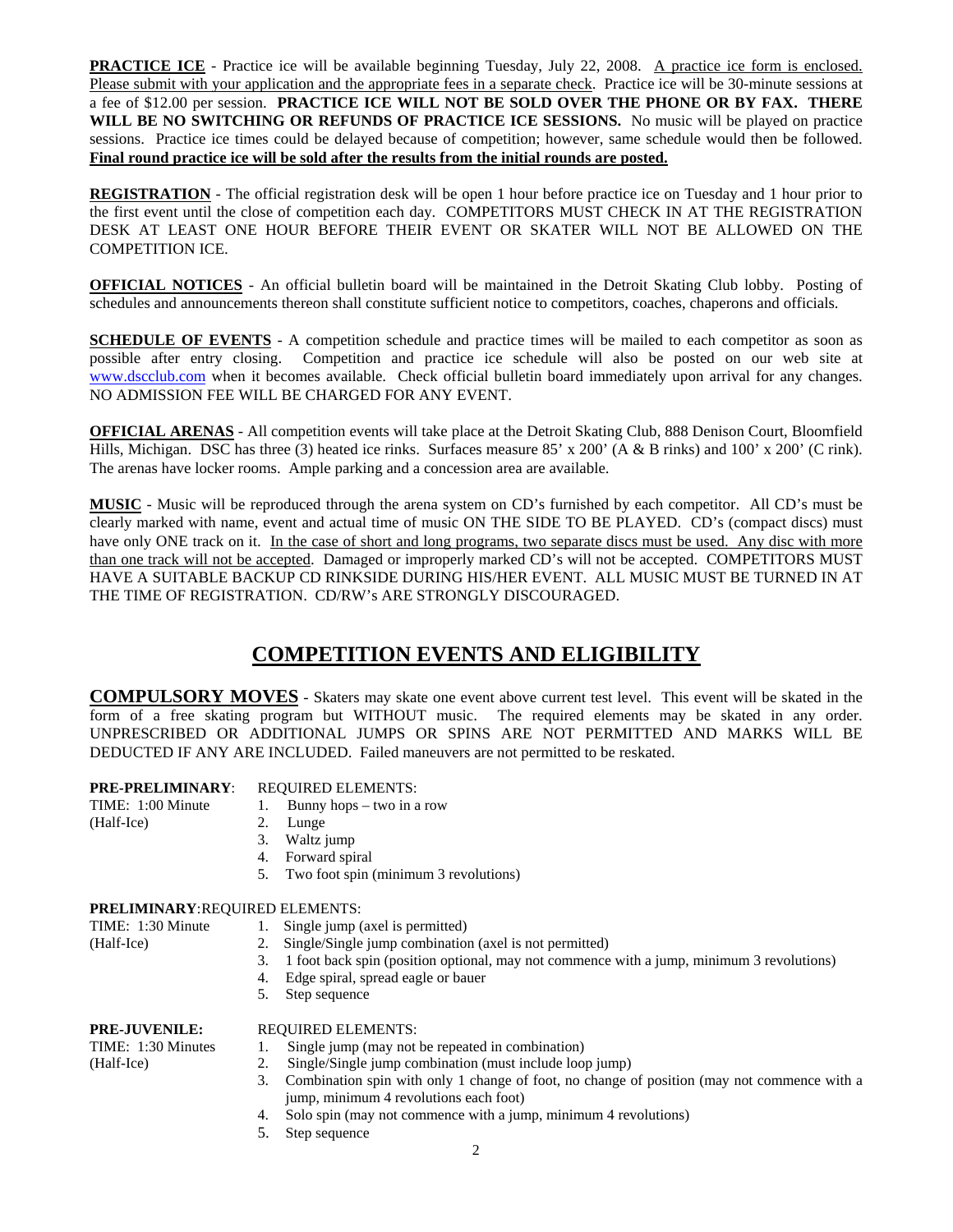**FREE SKATE** - Skaters may skate one event above current test level. Only one free skating event may be entered. There will be a final round for Juvenile Free Skate event. Intermediate, Novice, Junior and Senior events are combined and will have final rounds if numbers warrant. Numbers advancing to final round will be at the discretion of the referee.

**PRE-PRELIMINARY A:** (Time - 1:30 Min) Skaters who have passed the Pre/Preliminary Free Skating Test and no higher. Single jumps only – AXEL PERMITTED. Required elements as stated in 3711.

**PRE-PRELIMINARY B:** (Time: - 1:30 Min) Skaters who have passed the Pre/Preliminary Free Skating Test and no higher. Single jumps only – NO AXEL. Required elements as stated in 3721.

**PRELIMINARY:** (Time - 1:30 +/-.10) Skaters who have passed the Preliminary Free Skating Test.

**PRE-JUVENILE:** (Time - 2:00 +/-.10) Skaters who have passed the Pre/Juvenile Free Skating Test.

**JUVENILE: (Must not have reached 13 years of age by 9/01/08) THIS IS** *NOT* **A COMBINED EVENT.** (Long Program - 2:15 +/- .10) Skaters who have passed Juvenile Free Skating Test.

**OPEN JUVENILE: (Must have reached 13 years of age or older by 9/01/08)**. All elements same as Juvenile, **but not included in IJS.**

#### **INTERMEDIATE: THIS IS A COMBINED EVENT.**

(Short Program - 2:00 Max) Short Program as defined in the current U.S. Figure Skating rulebook. (Long Program - 2:30 +/-.10) Skaters who have passed the Intermediate Free Skating Test.

#### **NOVICE: THIS IS A COMBINED EVENT.**

(Long Program Men – 3:30 +/- .10)

(Short Program - 2:30 Max) Short Program as defined in the current U.S. Figure Skating rulebook. (Long Program Ladies - 3:00 +/- .10) Skaters who have passed the Novice Free Skating Test.

#### **JUNIOR: THIS IS A COMBINED EVENT.**

(Long Program Men - 4:00 +/- .10)

(Short Program - 2:50 Max) Short Program as defined in the current U.S. Figure Skating rulebook. (Long Program Ladies - 3:30 +/- .10) Skaters who have passed the Junior Free Skating Test.

#### **SENIOR: THIS IS A COMBINED EVENT.**

(Short Program - 2:50 Max) Short Program as defined in the current U.S. Figure Skating rulebook. (Long Program Ladies - 4:00 +/- .10) Skaters who have passed the Senior Free Skating Test. (Long Program Men - 4:30 +/- .10)

**PAIRS** – The Novice, Junior and Senior Pair events will NOT be combined. All Pair events will be final round. Skaters may skate one level above current test level.

| <b>JUVENILE:</b> $(2:30 +/-10)$                                             | Both partners passed Juvenile Pair Test     |
|-----------------------------------------------------------------------------|---------------------------------------------|
| <b>INTERMEDIATE:</b> $(3:00 +/-10)$                                         | Both partners passed Intermediate Pair Test |
| <b>NOVICE:</b> (Short Program: 2:30 Max)<br>(Long Program: $3:30 + (-10)$ ) | Both partners passed Novice Pair Test       |
| <b>JUNIOR:</b> (Short Program: 2:50 Max)<br>(Long Program: $4:00 +/- .10$ ) | Both partners passed Junior Pair Test       |
| <b>SENIOR:</b> (Short Program: 2:50 Max)<br>(Long Program: $4:30 + (-10)$ ) | Both partners passed Senior Pair Test       |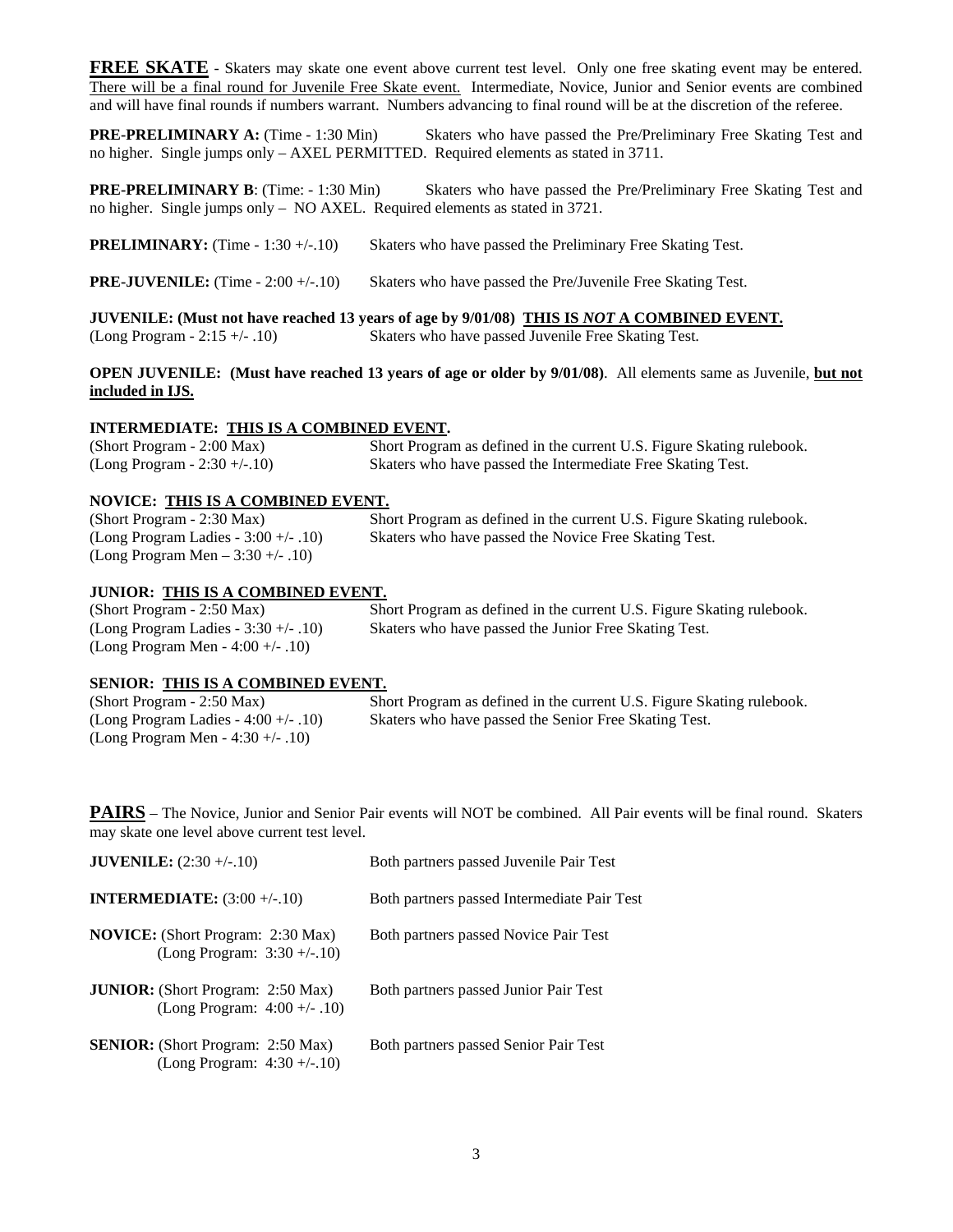**DANCE** – The Dance Team event will be Pre/Juvenile up to Novice level and Solo Dance events will be Juvenile through Senior level. Dance events will NOT be combined. All Dance events will be final round. Skaters may only enter events for their test level or one level above, but not below. Please note that in the event of a tie in the Solo Dance event, the second dance breaks the tie.

#### **TEAM EVENTS:**

- **PRE/JUVENILE:** Both skaters must have passed 2 Preliminary Dances. Round 1, Group A – Dutch Waltz and Cha Cha
- **JUVENILE:** Both skaters must have passed the Preliminary Dance Test. Fiesta Tango & Willow Waltz Free Dance (Separate Event) (2:15 +/-.10)
- **INTERMEDIATE:** Both skaters must have passed the Bronze Dance Tests. 14 Step and European Waltz Free Dance (Separate Event)  $(2:30 +/-10)$
- **NOVICE:** Both skaters must have passed at least 1 Silver Dance. Foxtrot & Blues Free Dance (Separate Event)  $(3:00 + (-10))$

#### **SOLO DANCE:**

- **JUVENILE**: Cha Cha and Swing Dance Must have passed all Pre/Bronze dances, but not completed Pre/Silvers.
- **INTERMEDIATE:** Ten Fox and Willow Waltz Must have passed all Bronze dances, but not completed Silvers.
- **NOVICE:** 14 Step and European Waltz Must have passed all Pre/Silver dances, but not completed Pre/Golds.
- **JUNIOR:** Blues and Paso Doble Must have passed all Silver dances, but not completed Gold.

**SENIOR:** Killian and Quickstep

Must have passed all Pre/Gold dances.

#### **PLEASE NOTE: DEPENDING ON THE AMOUNT OF APPLICANTS LOW LEVEL SKATERS MAY START COMPETING TUESDAY, JULY 22 LATE AFTERNOON***.*

**PLEASE NOTE: THE INTERNATIONAL JUDGING SYSTEM WILL BE USED FOR ALL JUVENILE THROUGH SENIOR FREESTYLE AND PAIR EVENTS. ALL PLANNED PROGRAM ELEMENTS SHOULD BE SUBMITTED ONLINE TO U.S. FIGURE SKATING NO LATER THAN JULY 15.** *There will be a \$20 fee for failing to register online.*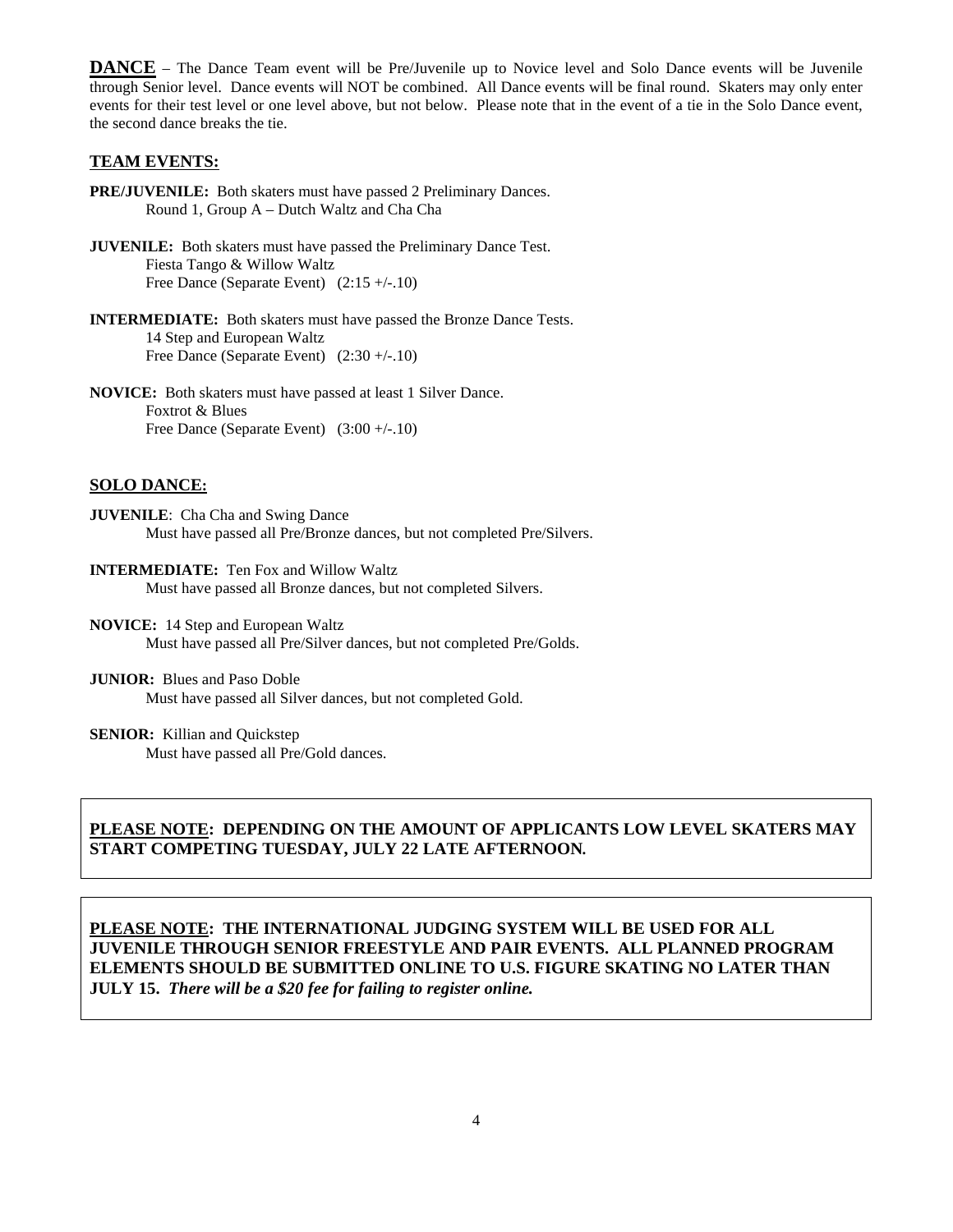#### **ACCOMMODATIONS**

**PLEASE MAKE YOUR RESERVATIONS EARLY.** Out of town guests who are seeking accommodations should make their reservations through "STRATEGIC PARTNERS". Strategic Partners has contracted a few local hotels for the participants, coaches and their families at a discounted rate. To secure hotel accommodations at these rates, please use the following procedures:

- 1. Complete the rooming list form. Please print legibly or type. You must have the method of payment completed. All credit card information is kept confidential.
- 2. Fax or email your reservations to:

Sandy Peurach, CMP Strategic Partners Fax: 559-751-3709 Phone: 248-393-5570 ext 3 Email: speurach@spbdservices.com

- 3. You will receive confirmation numbers within one week of sending your reservation request.
- 4. Any room changes within 72 hours of arrival must be made directly with the hotel.

RADISSON KINGSLEY HOTEL (approx 3 miles from rink), 39475 Woodward Ave., Bloomfield Hills, MI 48304 Newly renovated full service hotel, indoor pool, whirlpool, fitness center, iron/ironing board, coffee maker and hair dryer. Two restaurants and one lounge on property. \$95 room rate.

MARRIOTT AT CENTERPOINT (approx 2 miles from rink), 3600 Centerpoint Parkway, Pontiac, MI 48341 Full service hotel, indoor and outdoor pools, whirlpool, fitness center, iron/ironing board, coffee maker and hair dryer. Restaurant and lounge on property. \$99 room rate.

COURTYARD BY MARRIOTT (approx 2 miles from rink), 3555 Centerpoint Parkway, Pontiac, MI 48341 Limited service hotel, indoor pool, whirlpool, fitness center, iron/ironing board, coffee maker, and hair dryer. Restaurant on property. \$79 room rate.

RESIDENCE INN BY MARRIOTT (approx 2 miles from rink), 3333 Centerpoint Parkway, Pontiac, MI 48341 Limited service hotel, indoor pool, whirlpool, exercise rooms, iron/ironing board, coffee maker, hair dryer, refrigerator and full kitchen. \$109 room rate for one bedroom studio and \$149 room rate for two bedroom.

HILTON SUITES – AUBURN HILLS (approx 5 miles from rink), 2300 Featherstone Road, Auburn Hills, MI 48326 Full service all suite hotel, indoor pool, whirlpool, sauna, fitness center, refrigerator, microwave, iron/ironing board, coffee maker, and hair dryer. Restaurant, market and lounge on property. \$99 room rate.

FAIRFIELD INN AUBURN HILLS (approx 7 miles from rink), 1294 N. Opdyke Road, Auburn Hills, MI 48326 Limited service hotel, outdoor pool, fitness center, iron/ironing board, coffee maker, hair dryer and complimentary continental breakfast served daily. \$85 room rate.

COURTYARD BY MARRIOTT – AUBURN HILLS (approx 7 miles from rink), 1296 N. Opdyke Road, Auburn Hills, MI 48326. Limited service hotel, indoor pool, whirlpool, fitness center, iron/ironing board, coffee maker, and hair dryer. Restaurant on property. \$99 room rate.

STAYBRIDGE SUITES – AUBURN HILLS (approx 5 miles from rink), 2050 Featherstone Road, Auburn Hills, MI 48326. Limited service all suite hotel offering an outdoor heated pool, fitness center, sport court and BBQ grills, guest laundry, business center, convenience store and in-room amenities including fully equipped kitchens, iron/ironing board, coffee maker and hair dryer. Room rates include a full hot breakfast buffet every morning and dinner on Tuesday, Wednesday and Thursday evenings. \$125 room rate for one bedroom suite and \$160 room rate for two bedroom suite.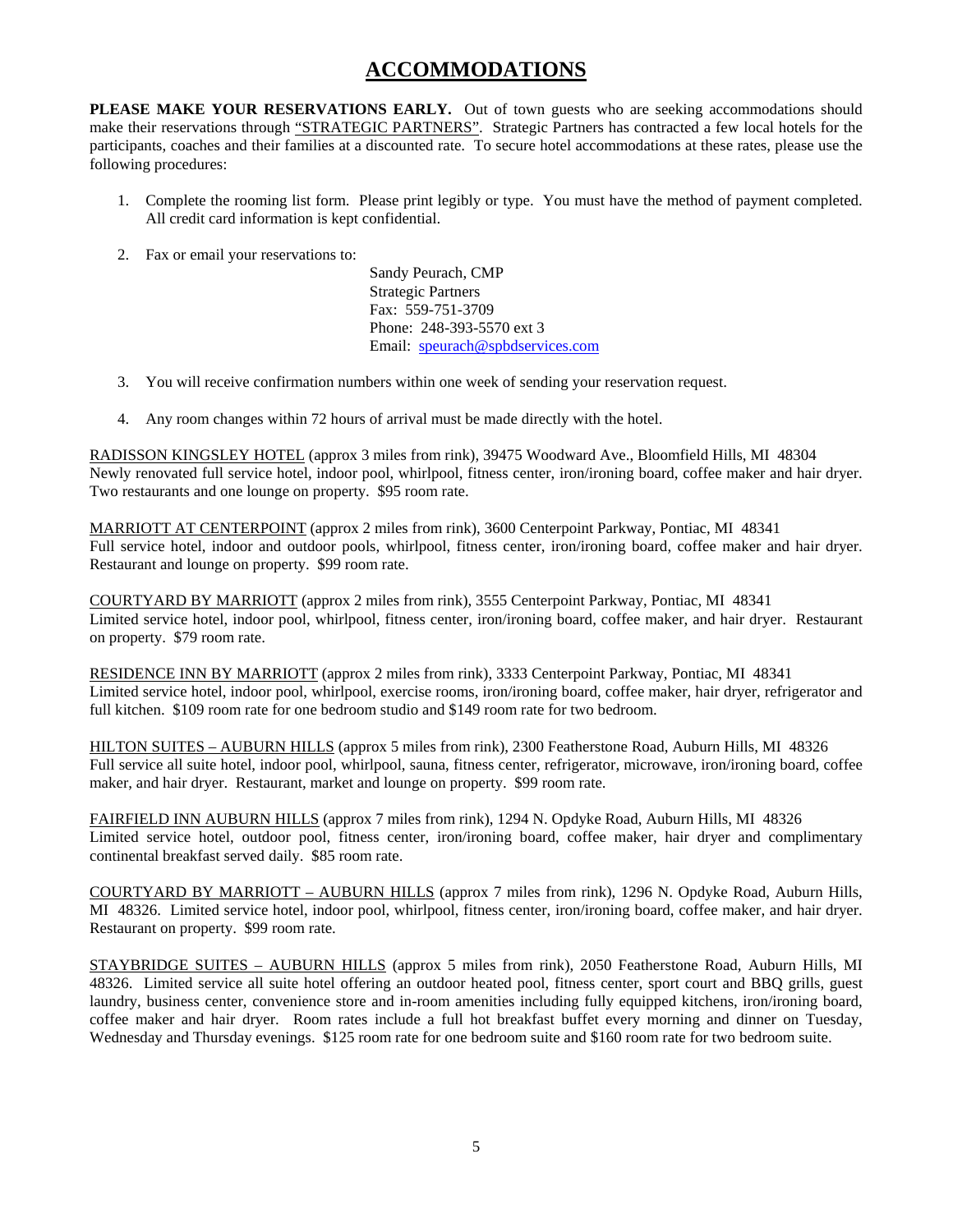# **"Skate Detroit" 2008 July 23 – 26, 2008**

### PLEASE FAX ROOMING LIST FORM TO THE ATTENTION OF **SANDY PEURACH AT (559) 751-3709** OR E-MAIL BELOW INFORMATION TO SANDY PEURACH AT speurach@spbdservices.com *All information and credit card numbers are kept strictly confidential*

| NAME:               |                         |  |
|---------------------|-------------------------|--|
| <b>ADDRESS:</b>     |                         |  |
| <b>PHONE NUMBER</b> | <b>FAX NUMBER:</b>      |  |
| <b>COACH NAME:</b>  | <b>HOTEL SELECTION:</b> |  |

| <b>NAME</b><br><b>LAST, FIRST</b> | # $OF$<br><b>PERSONS</b> | <b>ARRIVAL</b><br><b>DATE</b> | <b>DEPARTURE</b><br><b>DATE</b> | <b>KING OR</b><br><b>TWO</b><br><b>QUEENS</b> | <b>SMOKING OR</b><br>NON-<br><b>SMOKING</b> | <b>CREDIT CARD#</b><br>WITH EXP. DATE |
|-----------------------------------|--------------------------|-------------------------------|---------------------------------|-----------------------------------------------|---------------------------------------------|---------------------------------------|
|                                   |                          |                               |                                 |                                               |                                             |                                       |
| 2.                                |                          |                               |                                 |                                               |                                             |                                       |
| 3.                                |                          |                               |                                 |                                               |                                             |                                       |
| 4.                                |                          |                               |                                 |                                               |                                             |                                       |
| 5.                                |                          |                               |                                 |                                               |                                             |                                       |
| 6.                                |                          |                               |                                 |                                               |                                             |                                       |
| 7.                                |                          |                               |                                 |                                               |                                             |                                       |
| 8.                                |                          |                               |                                 |                                               |                                             |                                       |
| 9.                                |                          |                               |                                 |                                               |                                             |                                       |
| 10.                               |                          |                               |                                 |                                               |                                             |                                       |
| $\parallel$ 11.                   |                          |                               |                                 |                                               |                                             |                                       |
| 12.                               |                          |                               |                                 |                                               |                                             |                                       |
| 13.                               |                          |                               |                                 |                                               |                                             |                                       |
| $\vert$ 14.                       |                          |                               |                                 |                                               |                                             |                                       |
| $\parallel$ 15                    |                          |                               |                                 |                                               |                                             |                                       |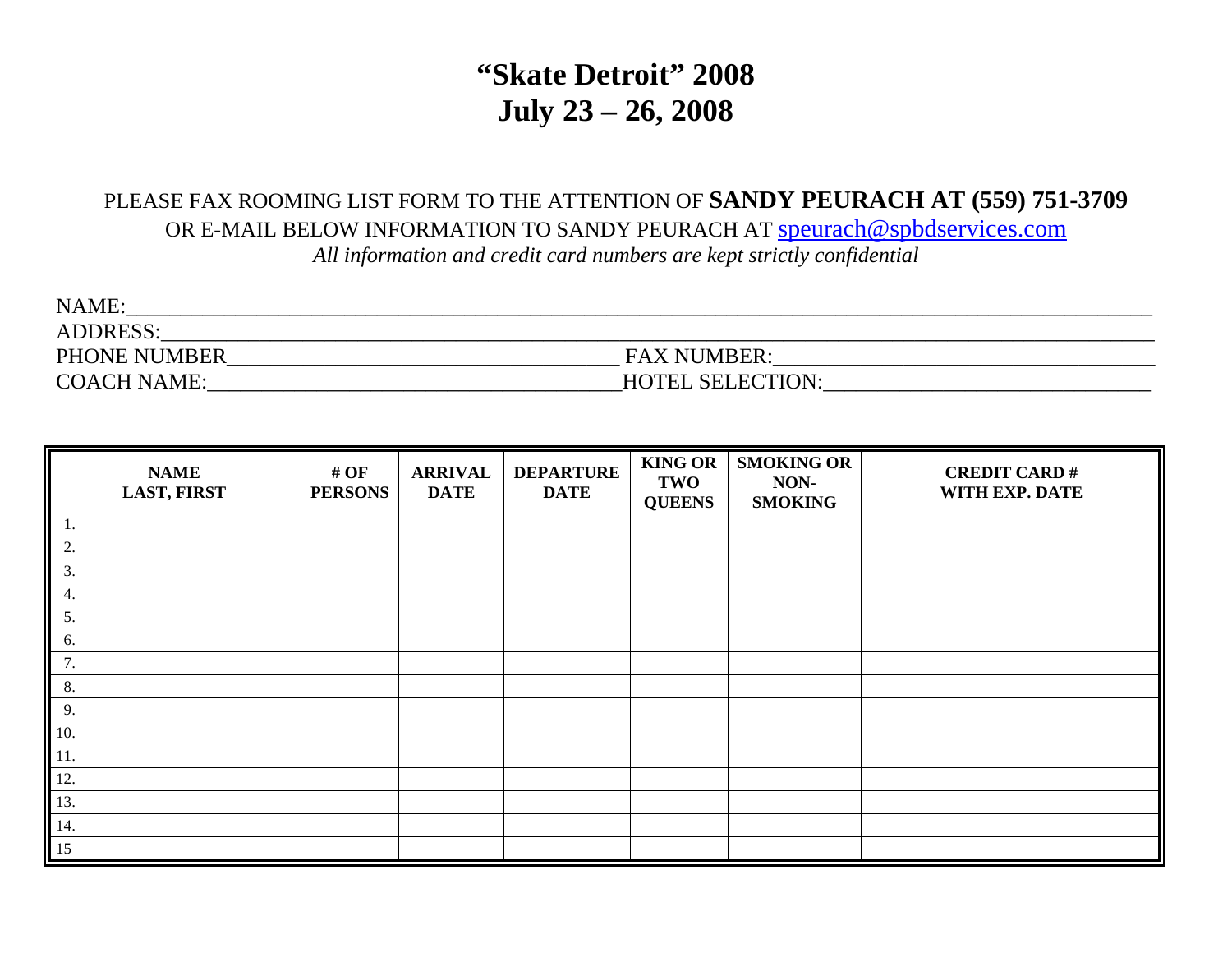## **ENTRY FORM - SKATE DETROIT 2008 JULY 23 - 26, 2008**

**(PLEASE PRINT CLEARLY AND FILL IN COMPLETELY)** 

| ADDRESS: ANDRESS:                                                                                                                                                                                              |                                                                                                                                                                                                       |                                                                                                                                                                                                                                                                                                                                                                                                                                                                                                                                                                                                                                          |  |  |  |  |
|----------------------------------------------------------------------------------------------------------------------------------------------------------------------------------------------------------------|-------------------------------------------------------------------------------------------------------------------------------------------------------------------------------------------------------|------------------------------------------------------------------------------------------------------------------------------------------------------------------------------------------------------------------------------------------------------------------------------------------------------------------------------------------------------------------------------------------------------------------------------------------------------------------------------------------------------------------------------------------------------------------------------------------------------------------------------------------|--|--|--|--|
|                                                                                                                                                                                                                |                                                                                                                                                                                                       |                                                                                                                                                                                                                                                                                                                                                                                                                                                                                                                                                                                                                                          |  |  |  |  |
|                                                                                                                                                                                                                |                                                                                                                                                                                                       |                                                                                                                                                                                                                                                                                                                                                                                                                                                                                                                                                                                                                                          |  |  |  |  |
|                                                                                                                                                                                                                |                                                                                                                                                                                                       |                                                                                                                                                                                                                                                                                                                                                                                                                                                                                                                                                                                                                                          |  |  |  |  |
|                                                                                                                                                                                                                |                                                                                                                                                                                                       |                                                                                                                                                                                                                                                                                                                                                                                                                                                                                                                                                                                                                                          |  |  |  |  |
|                                                                                                                                                                                                                |                                                                                                                                                                                                       |                                                                                                                                                                                                                                                                                                                                                                                                                                                                                                                                                                                                                                          |  |  |  |  |
|                                                                                                                                                                                                                |                                                                                                                                                                                                       |                                                                                                                                                                                                                                                                                                                                                                                                                                                                                                                                                                                                                                          |  |  |  |  |
| <b>FREE SKATE</b><br>\$95 per skater $(1st event)$<br>PRE-PRELIMINARY (A) ______ (with axel)<br>PRE-PRELIMINARY (B) (no axel)<br><b>PRELIMINARY</b><br>PRE-JUVENILE<br><b>JUVENILE</b><br><b>OPEN JUVENILE</b> | <b>COMPULSORY MOVES</b><br>\$35 per skater each additional event<br>(\$95 if this is only event entered)<br>PRE-PRELIMINARY<br>PRELIMINARY<br>PRE-JUVENILE                                            |                                                                                                                                                                                                                                                                                                                                                                                                                                                                                                                                                                                                                                          |  |  |  |  |
| <b>COMBINED EVENTS</b> (Short/Long Program)<br>\$135 per skater (combined short & long program)                                                                                                                | <b>PAIR TEAMS</b><br>\$65 per skater (1 <sup>st</sup> event) / \$35 per skater (2 <sup>nd</sup> event)                                                                                                |                                                                                                                                                                                                                                                                                                                                                                                                                                                                                                                                                                                                                                          |  |  |  |  |
| <b>INTERMEDIATE</b><br><b>NOVICE</b><br><b>JUNIOR</b><br><b>SENIOR</b>                                                                                                                                         | <b>JUVENILE</b><br><b>INTERMEDIATE</b><br><b>NOVICE</b> (Short Prog)<br><b>JUNIOR</b> (Short Prog)<br><b>SENIOR</b> (Short Prog)                                                                      | $\frac{1}{1}$<br>$(Long Prog)$ <sub>___</sub><br>$\frac{1}{2} \left( \frac{1}{2} \right) \left( \frac{1}{2} \right) \left( \frac{1}{2} \right) \left( \frac{1}{2} \right) \left( \frac{1}{2} \right) \left( \frac{1}{2} \right) \left( \frac{1}{2} \right) \left( \frac{1}{2} \right) \left( \frac{1}{2} \right) \left( \frac{1}{2} \right) \left( \frac{1}{2} \right) \left( \frac{1}{2} \right) \left( \frac{1}{2} \right) \left( \frac{1}{2} \right) \left( \frac{1}{2} \right) \left( \frac{1}{2} \right) \left( \frac$<br>$(Long Prog)$ <sub>___</sub><br>$\overline{\phantom{a}}$<br>$(Long Prog)$ <sub>___</sub><br>$\frac{1}{2}$ |  |  |  |  |
| <b>SOLO DANCE</b><br>\$95 per skater (1 <sup>st</sup> event) / \$35 per skater (2 <sup>nd</sup> event)<br><b>JUVENILE</b><br><b>INTERMEDIATE</b><br><b>NOVICE</b><br><b>JUNIOR</b>                             | PARTNER'S NAME<br><b>TEAM DANCE</b><br>\$65 per skater ( $1^{\text{st}}$ event) / \$35 per skater ( $2^{\text{nd}}$ event)<br>PRE/JUVENILE<br><b>JUVENILE</b><br><b>INTERMEDIATE</b><br><b>NOVICE</b> | $\frac{1}{\sqrt{1-\frac{1}{2}}}$ GrpA<br>$\frac{F}{D}$<br>$\frac{F}{D}$<br>$\frac{F}{D}$                                                                                                                                                                                                                                                                                                                                                                                                                                                                                                                                                 |  |  |  |  |
| <b>SENIOR</b>                                                                                                                                                                                                  |                                                                                                                                                                                                       |                                                                                                                                                                                                                                                                                                                                                                                                                                                                                                                                                                                                                                          |  |  |  |  |

Due to overwhelming response the last few years we must limit the competition to the first 600 entries postmarked by *May 23, 2008*. Please mail early due to limitation of skaters. All entries will be stamped with date received at our office. Any entries received after we have reached our quota will be returned. Postal machines are not valid proof of postmark. All entry fees are payable in *U.S. DOLLARS ONLY. MAKE CHECKS PAYABLE TO: DETROIT SKATING CLUB. THERE WILL BE A \$30 SERVICE FEE ASSESSED FOR RETURNED CHECKS.* No refunds after closing date unless event is canceled for lack of participation. There must be two competitors to hold an event. **No refunds will be given for any reason, including medical.**

#### PLEASE COMPLETE BOTH SIDES OF ENTRY FORM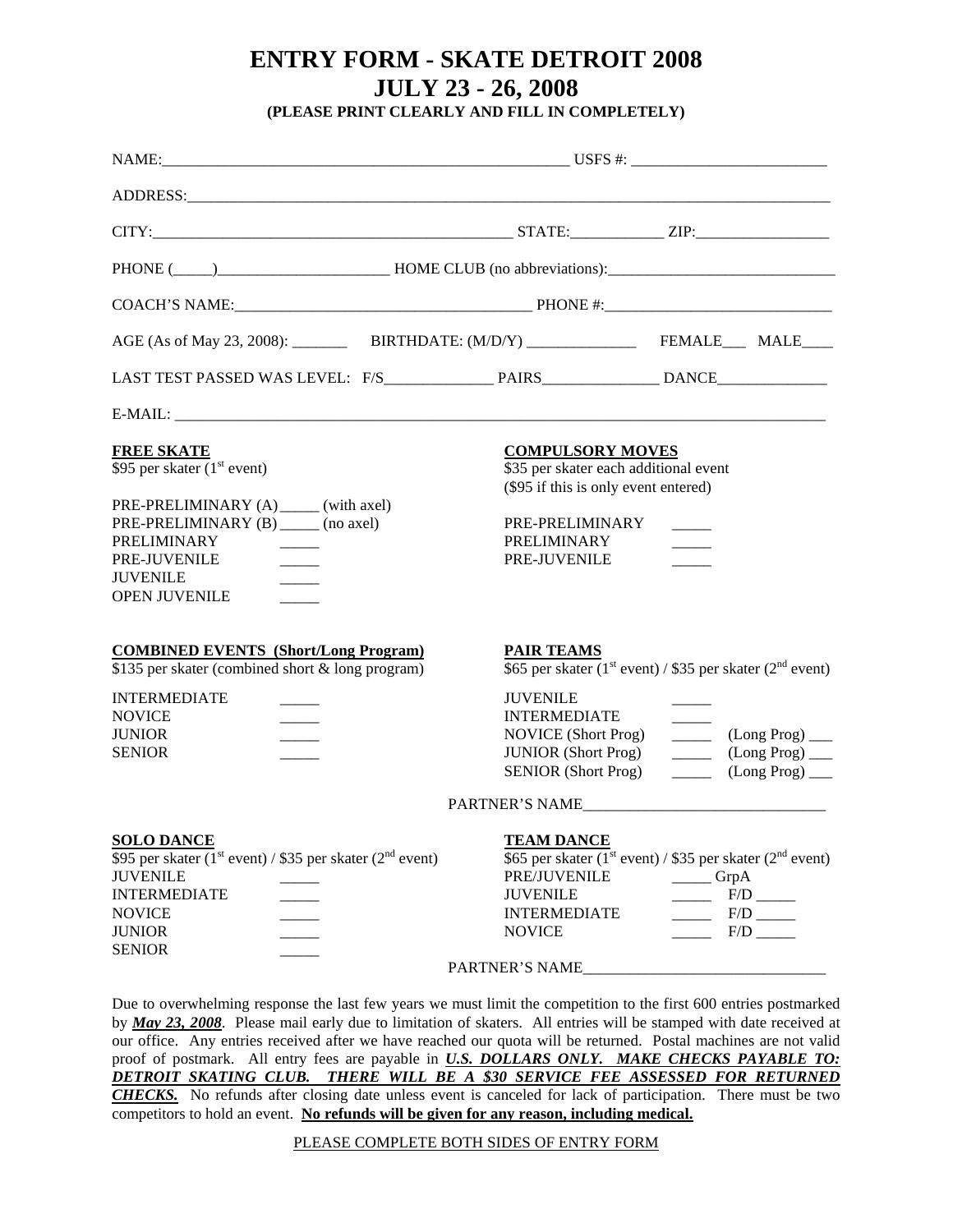**INTERMEDIATE; NOVICE; JUNIOR and SENIOR COMBINED \$135.00 PER PERSON** 

**ALL SOLO DANCE EVENTS AND**  PRE-PRELIMINARY, PRELIMINARY: **PRE-JUVENILE and JUVENILE F/S EVENTS: \$35.00 PER PERSON (Each additional event)** 

**FREE SKATING EVENTS: (includes short and long combined program)** 

**\$95.00 PER PERSON (1<sup>st</sup> Event)** 

**PAIR/DANCE TEAM EVENTS:** \$65.00 PER PERSON (1<sup>st</sup> Event)  **\$35.00 PER PERSON (Each additional event)** 

*Please note if skating both Single and Team events, the Single event will be considered their first event.* 

ENTRY FORMS MUST BE FILLED OUT CLEARLY AND COMPLETELY. Any incomplete entries will be returned. Make entry fees payable to DETROIT SKATING CLUB. Mail entries to:

> Mrs. Georgia Hartsell, Skate Detroit 2008 C/O Detroit Skating Club 888 Denison Court Bloomfield Hills, MI 48302

#### **FOR INFORMATION CALL DETROIT SKATING CLUB (248) 332-3000, ext 100 or www.dscclub.com**

#### CONTESTANT CERTIFICATION

I am eligible under the rules of the United States Figure Skating and/or Skate Canada to enter the event(s) checked.

CONTESTANT SIGNATURE:

#### CERTIFICATION OF CLUB OFFICER OR TEST CHAIRMAN

To the best of my knowledge, the information above is true and correct. The competitor is a member in good standing of our Club.

SIGNATURE: TITLE: DATE:

PLEASE PRINT NAME OF CLUB: (NO initials)\_\_\_\_\_\_\_\_\_\_\_\_\_\_\_\_\_\_\_\_\_\_\_\_\_\_\_\_\_\_\_\_\_\_\_\_\_\_\_\_\_\_\_\_\_\_\_\_\_\_\_\_

#### WAIVER OF CLAIMS FOR INJURY

The competitor and family hold the Detroit Skating Club harmless from any and all liability for injuries to the Competitor and from any and all liability for damages to or loss of property.

PARENT/GUARDIAN SIGNATURE:\_\_\_\_\_\_\_\_\_\_\_\_\_\_\_\_\_\_\_\_\_\_\_\_\_\_\_\_\_\_\_\_\_\_\_\_\_\_\_\_\_\_\_DATE:\_\_\_\_\_\_\_\_\_\_\_\_

**PLEASE NOTE: DEPENDING ON THE AMOUNT OF APPLICANTS LOW LEVEL SKATERS MAY START COMPETING TUESDAY, JULY 22 LATE AFTERNOON***.* 

**PLEASE NOTE: THE INTERNATIONAL JUDGING SYSTEM WILL BE USED FOR JUVENILE THROUGH SENIOR FREESTYLE AND PAIR EVENTS. ALL PLANNED PROGRAM ELEMENTS SHOULD BE SUBMITTED ONLINE TO U.S. FIGURE SKATING NO LATER THAN JULY 15.** *There will be a \$20 fee for failing to register online.* 

Canadian (International) skaters: Please submit via fax (248-332-9912) or email to ghartsell@dscclub.com.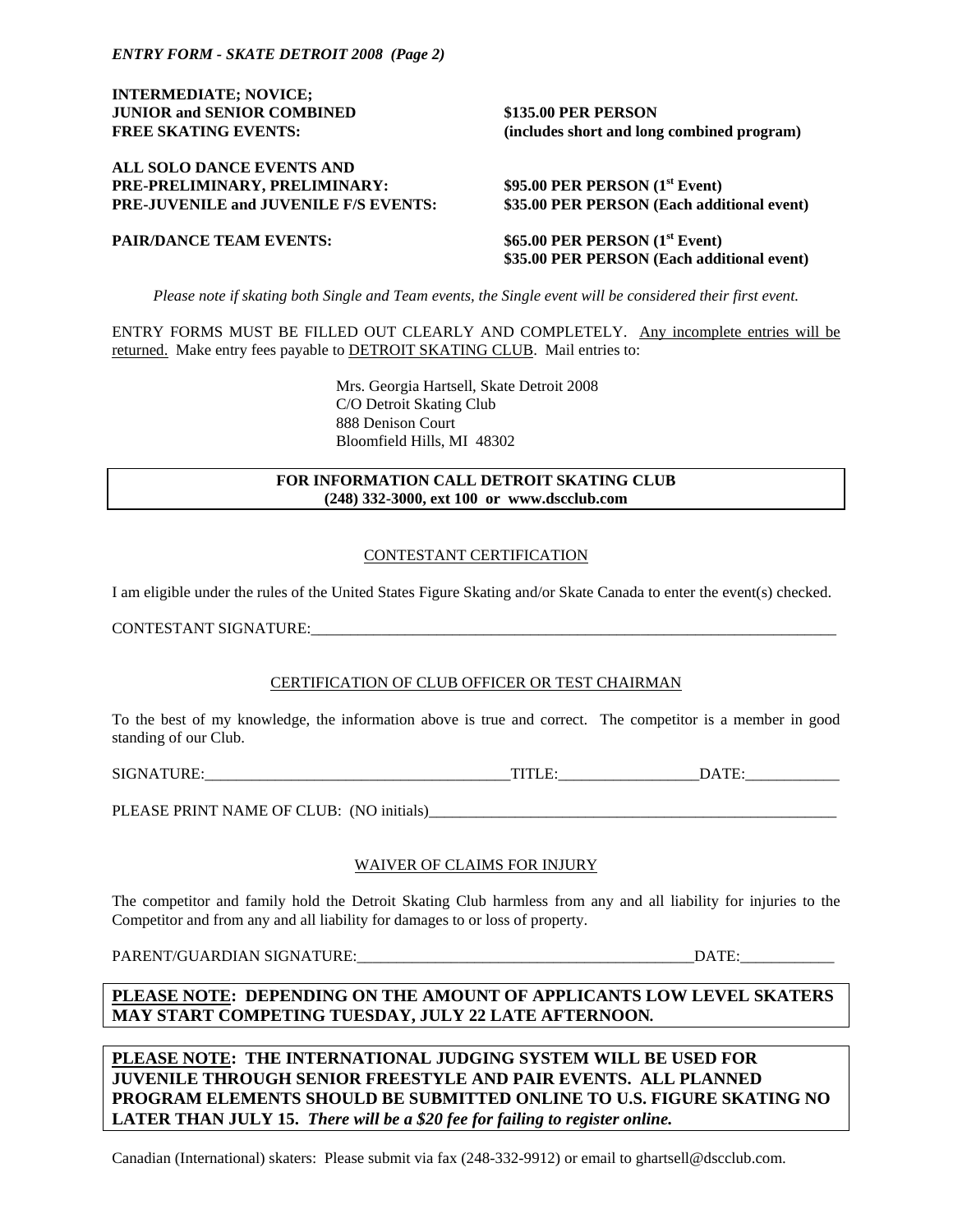## **OFFICIAL PRACTICE FORM – SKATE DETROIT 2008**

Skaters Name: \_\_\_\_\_\_\_\_\_\_\_\_\_\_\_\_\_\_\_\_\_\_\_\_\_\_\_\_\_\_\_\_\_\_\_\_\_\_\_\_\_\_\_\_\_\_\_\_\_\_\_\_\_\_\_ USFSA #: \_\_\_\_\_\_\_\_\_\_\_\_\_\_\_\_

Cell Phone #:\_\_\_\_\_\_\_\_\_\_\_\_\_\_\_\_\_\_\_\_\_\_\_\_\_\_\_\_\_\_\_\_ Level & Event Entered: \_\_\_\_\_\_\_\_\_\_\_\_\_\_\_\_\_\_\_\_\_\_\_\_\_\_\_\_\_\_

Date & Time of Arrival:

PLEASE NOTE THE SHADED COLUMNS LIST THE MAXIMUM PRACTICE ICE SESSIONS AVAILABLE TO BE PURCHASED PER LEVEL/PER DAY. PLEASE INDICATE THE NUMBER OF SESSIONS YOU WOULD LIKE FOR THAT DAY IN THE BLANK SQUARE NEXT TO THE MAXIMUM.

| <b>Competition Level</b>    | Tue.           | Wed.           |  | Thu.           |  | Fri. |  | Sat. |  | Total |
|-----------------------------|----------------|----------------|--|----------------|--|------|--|------|--|-------|
| Pre/Prel (Girls/Boys)       |                |                |  |                |  |      |  |      |  |       |
| Prel & Pre/Juv (Girls/Boys) |                |                |  |                |  |      |  |      |  |       |
| Open Juvenile               | 2              |                |  |                |  |      |  |      |  |       |
| Juvenile Girls              | 2              |                |  |                |  |      |  |      |  |       |
| Juvenile Boys               | 2              | $\overline{2}$ |  |                |  |      |  |      |  |       |
| <b>Intermediate Ladies</b>  | $\overline{2}$ |                |  |                |  |      |  |      |  |       |
| Novice Ladies               | $\overline{2}$ | $\overline{2}$ |  |                |  |      |  |      |  |       |
| Junior & Senior Ladies      | $\overline{2}$ | $\overline{2}$ |  |                |  |      |  |      |  |       |
| Intermediate & Novice Men   | $\overline{2}$ | $\overline{2}$ |  |                |  | 2    |  |      |  |       |
| Junior & Senior Men         | $\overline{2}$ | $\overline{2}$ |  | $\mathcal{D}$  |  |      |  |      |  |       |
| Dance                       |                | $\overline{2}$ |  | $\overline{2}$ |  |      |  |      |  |       |
| Juvenile – Senior Pairs     | $\overline{2}$ | $\overline{2}$ |  |                |  |      |  |      |  |       |

#### **Total Practice Ice Sessions \_\_\_\_\_\_\_\_\_\_\_\_ @ \$12.00 = \$\_\_\_\_\_\_\_\_\_\_\_\_\_\_\_\_\_\_\_\_**

Please Note: The Practice Ice Chart is subject to change, current chart is based on the 2007 Competition Event Schedule.

- IN ORDER TO PURCHASE PRACTICE ICE IN ADVANCE, PLEASE SEND COMPLETED PRACTICE ICE FORM WITH APPROPRIATE FUNDS MADE PAYABLE TO DETROIT SKATING CLUB **(U.S. FUNDS ONLY)** INCLUDED WITH YOUR APPLICATION AND ENTRY FEES NO LATER THAN MAY 23, 2008. *ALL FEES ARE NON-REFUNDABLE*. ANY RETURNED CHECKS WILL INCUR A \$30 SERVICE FEE. (Please note that some practice ice sessions may start as early as 6:00 am or end as late as 11:00 pm)
- PRACTICE ICE IS ON A FIRST COME FIRST SERVE BASIS, UPON RECEIPT OF PAYMENT.
- IF YOU CHOOSE NOT TO PURCHASE PRACTICE ICE IN ADVANCE, IT WILL BE AVAILABLE FOR PURCHASE STARTING ONE HOUR BEFORE PRACTICE ICE BEGINS ON TUESDAY, JULY 22nd AT THE PRACTICE ICE DESK LOCATED IN "A" RINK LOBBY. THIS MUST BE DONE IN PERSON; TELEPHONE & FAX ORDER WILL *NOT* BE ACCEPTED.
- THERE WILL BE *NO REFUNDS OR SWITCHING OF PRACTICE ICE SESSIONS PERMITTED.* IF YOU SCRATCH FROM THE COMPETITION, YOU WILL FORFEIT ALL FUNDS PAID AND YOUR RIGHT TO SKATE ON ANY PRACTICE ICE PURCHASED.
- WE WILL TRY TO ACCOMMODATE EACH COMPETITOR WITH PRACTICE ICE CLOSE TO THEIR EVENT TIME. NOT ALL PRACTICE SESSIONS WILL BE ON COMPETITION SURFACE.
- MUSIC WILL NOT BE PLAYED ON PRACTICE ICE SESSIONS.
- *FINAL ROUND PRACTICE ICE SESSIONS WILL BE AVAILABLE FOR PURCHASE ONLY AFTER INITIAL ROUND IS COMPLETED.*

**Practice ice schedule will be posted on our website www.dscclub.com prior to the start of competition.** 

**We will** *not* **give practice ice schedules over the phone or e-mail.**